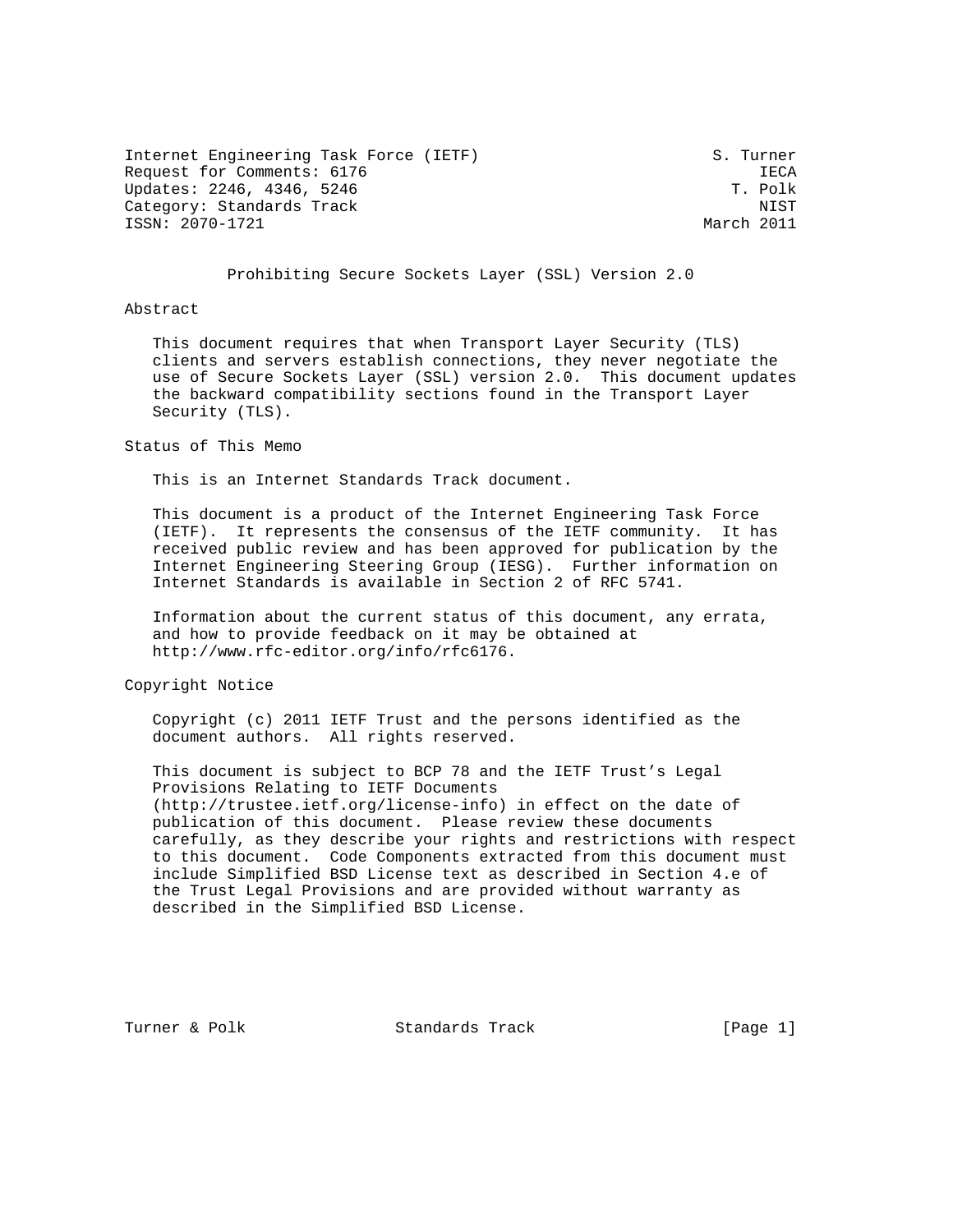# 1. Introduction

 Many protocols specified in the IETF rely on Transport Layer Security (TLS) [TLS1.0][TLS1.1][TLS1.2] for security services. This is a good thing, but some TLS clients and servers also support negotiating the use of Secure Sockets Layer (SSL) version 2.0 [SSL2]; however, this version does not provide a sufficiently high level of security. SSL version 2.0 has known deficiencies. This document describes those deficiencies, and it requires that TLS clients and servers never negotiate the use of SSL version 2.0.

 RFC 4346 [TLS1.1], and later RFC 5246 [TLS1.2], explicitly warned implementers that the "ability to send version 2.0 CLIENT-HELLO messages will be phased out with all due haste". This document accomplishes this by updating the backward compatibility sections found in TLS [TLS1.0][TLS1.1][TLS1.2].

#### 1.1. Requirements Terminology

 The key words "MUST", "MUST NOT", "REQUIRED", "SHALL", "SHALL NOT", "SHOULD", "SHOULD NOT", "RECOMMENDED", "NOT RECOMMENDED", "MAY", and "OPTIONAL" in this document are to be interpreted as described in [RFC2119].

2. SSL 2.0 Deficiencies

SSL version 2.0 [SSL2] deficiencies include the following:

- o Message authentication uses MD5 [MD5]. Most security-aware users have already moved away from any use of MD5 [RFC6151].
- o Handshake messages are not protected. This permits a man-in-the middle to trick the client into picking a weaker cipher suite than it would normally choose.
- o Message integrity and message encryption use the same key, which is a problem if the client and server negotiate a weak encryption algorithm.
- o Sessions can be easily terminated. A man-in-the-middle can easily insert a TCP FIN to close the session, and the peer is unable to determine whether or not it was a legitimate end of the session.

Turner & Polk Standards Track [Page 2]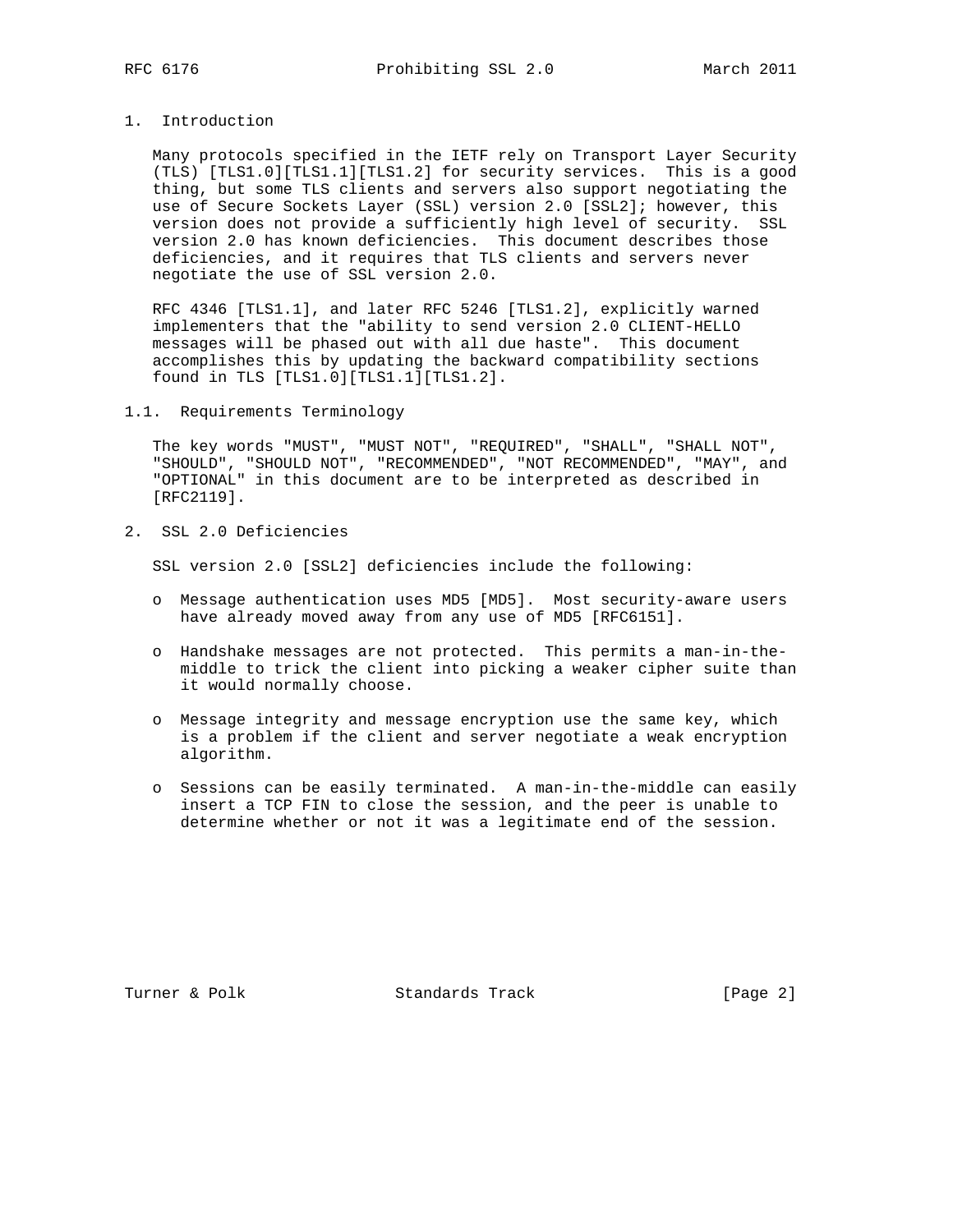### 3. Changes to TLS

Because of the deficiencies noted in the previous section:

- o TLS clients MUST NOT send the SSL version 2.0 compatible CLIENT- HELLO message format. Clients MUST NOT send any ClientHello message that specifies a protocol version less than  $\{ 0x03, 0x00 \}$ . As previously stated by the definitions of all previous versions of TLS, the client SHOULD specify the highest protocol version it supports.
- o TLS servers MAY continue to accept ClientHello messages in the version 2 CLIENT-HELLO format as specified in RFC 5246 [TLS1.2], Appendix E.2. Note that this does not contradict the prohibition against actually negotiating the use of SSL 2.0.
- o TLS servers MUST NOT reply with an SSL 2.0 SERVER-HELLO with a protocol version that is less than { 0x03, 0x00 } and instead MUST abort the connection, i.e., when the highest protocol version offered by the client is  $\{ 0x02, 0x00 \}$ , the TLS connection will be refused.

 Note that the number of servers that support this above-mentioned "MAY accept" implementation option is declining, and the SSL 2.0 CLIENT-HELLO precludes the use of TLS protocol enhancements that require TLS extensions. TLS extensions can only be sent as part of an (Extended) ClientHello handshake message.

4. Security Considerations

This entire document is about security considerations.

5. Acknowledgements

 The idea for this document was inspired by discussions between Peter Saint Andre, Simon Josefsson, and others on the Extensible Messaging and Presence Protocol (XMPP) mailing list.

 We would also like to thank Michael D'Errico, Paul Hoffman, Nikos Mavrogiannopoulos, Tom Petch, Yngve Pettersen, Marsh Ray, Martin Rex, Yaron Sheffer, and Glen Zorn for their reviews and comments.

Turner & Polk Standards Track [Page 3]